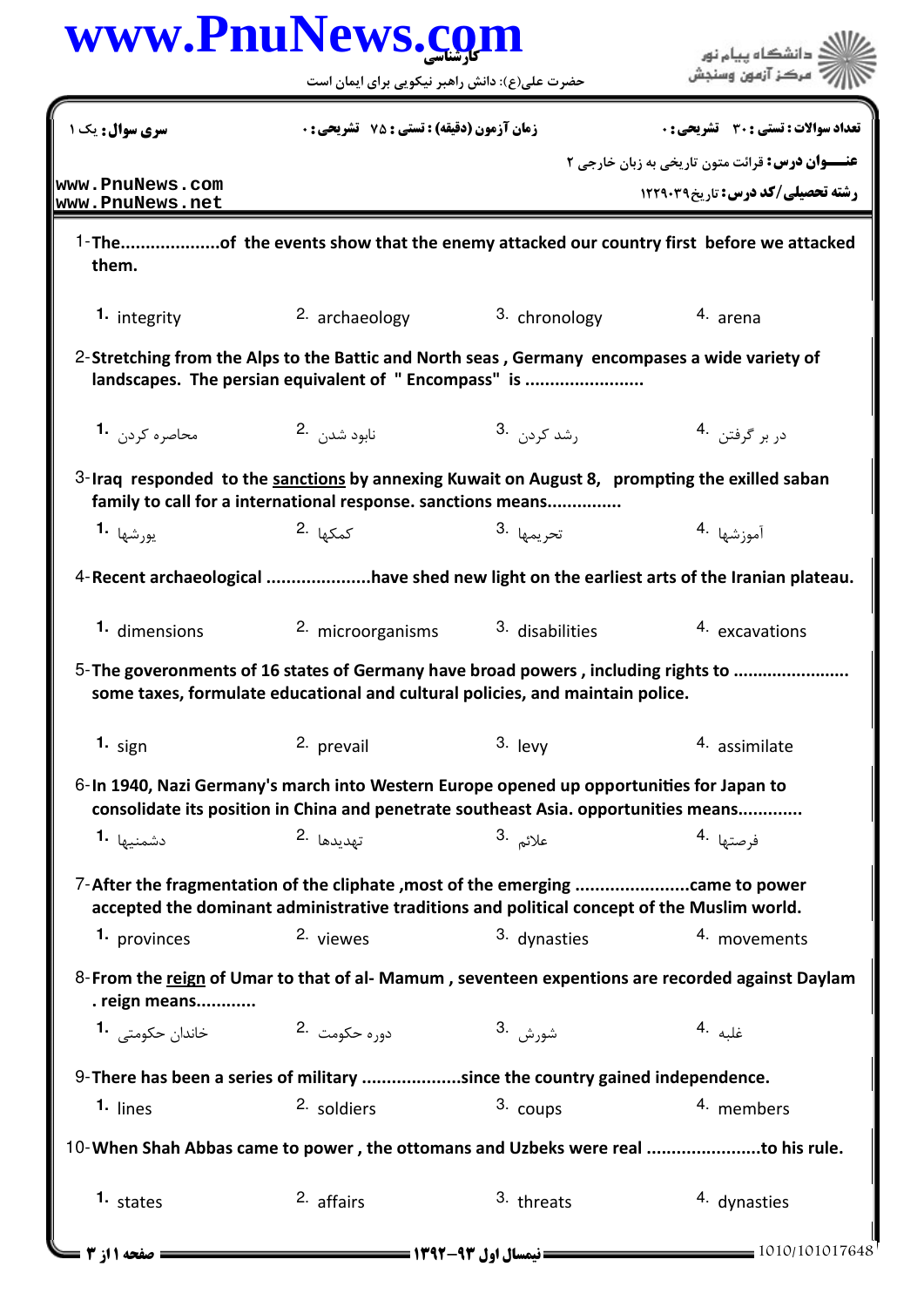|                                                                                                                           | حضرت علی(ع): دانش راهبر نیکویی برای ایمان است                                       |                                                    | دانشگاه پيام نور<br>مركز آزمون وسنجش                                                            |
|---------------------------------------------------------------------------------------------------------------------------|-------------------------------------------------------------------------------------|----------------------------------------------------|-------------------------------------------------------------------------------------------------|
| سری سوال: یک ۱                                                                                                            |                                                                                     | <b>زمان آزمون (دقیقه) : تستی : 75 ٪ تشریحی : 0</b> |                                                                                                 |
|                                                                                                                           |                                                                                     |                                                    | <b>عنـــوان درس:</b> قرائت متون تاریخی به زبان خارجی ۲                                          |
| www.PnuNews.com<br>www.PnuNews.net                                                                                        |                                                                                     |                                                    | <b>رشته تحصیلی/کد درس: تاریخ1229031</b>                                                         |
| 11-Nadir shah's madness was characterized by an overweening lust for power and the most<br>extreme averice. averice means |                                                                                     |                                                    |                                                                                                 |
| 1. $\bar{1}$                                                                                                              | 2. تنبيه                                                                            | قرا <sub>ر داد</sub> .3                            | خاندا <sub>ن</sub> .4                                                                           |
| 12- or hostility may make some people search for the meaning of world history.                                            |                                                                                     |                                                    |                                                                                                 |
| 1. Innovation                                                                                                             | 2. Polarization                                                                     | 3. Approach                                        | 4. Suspicion                                                                                    |
| 13-The American historians treated local historians as regional and world historians as<br>philosophical gadflies.        |                                                                                     |                                                    |                                                                                                 |
| 1. perspectives                                                                                                           | 2. equipments                                                                       | 3. chauvinists                                     | 4. entrepreneurs                                                                                |
| 14-The wars with Rome and inroads by nomads from central Asia had greated<br>weakened the Sasanian Empire.                |                                                                                     |                                                    |                                                                                                 |
| 1. successful                                                                                                             | 2. provisional                                                                      | 3. prolonged                                       | $4.$ short                                                                                      |
|                                                                                                                           | power. The persian equivalent of " Tribes" is                                       |                                                    | 15-The Kadjars had formed part of the group of Turkoman tribes which had bought the Safawids to |
| خاندا <sub>ن</sub> <b>1</b> ۰                                                                                             | $2.$ $\mu$ delphine $\mu$                                                           | قبايل <sup>.3</sup>                                | وزرا <sup>.4</sup>                                                                              |
| 16-In 1800 Pop leo III the Carolingian king Charlemagne emperor of the west.                                              |                                                                                     |                                                    |                                                                                                 |
| 1. concurred                                                                                                              | 2. proclaimed                                                                       | 3. crowned                                         | 4. distributed                                                                                  |
| bomb on the Japanese city of Hiroshima.                                                                                   |                                                                                     |                                                    |                                                                                                 |
| 1. humiliated                                                                                                             | 2. perished                                                                         | 3. separated                                       | 4. partitioned                                                                                  |
| 18-In 1900 Europeans achieved their tremendous extension of power in the world because of the<br>means                    | great size of their combined populations and the industrial revolution. populations |                                                    |                                                                                                 |
| <b>1.</b> سربازان <b>1.</b>                                                                                               | رهبران .2                                                                           | قشون 3.                                            | جمعيت 4.                                                                                        |
| 19-In 1900 there were some obviously dying empires, and the stronger nations competing for                                | their were the European great powers and Japan.                                     |                                                    |                                                                                                 |
| 1. descendants                                                                                                            | 2. rerations                                                                        | 3. sacrifices                                      | 4. territories                                                                                  |
| 20- It requies a lot of money and equipment to intervene and stop a war between two countries.<br>intervene means         |                                                                                     |                                                    |                                                                                                 |
|                                                                                                                           |                                                                                     |                                                    |                                                                                                 |